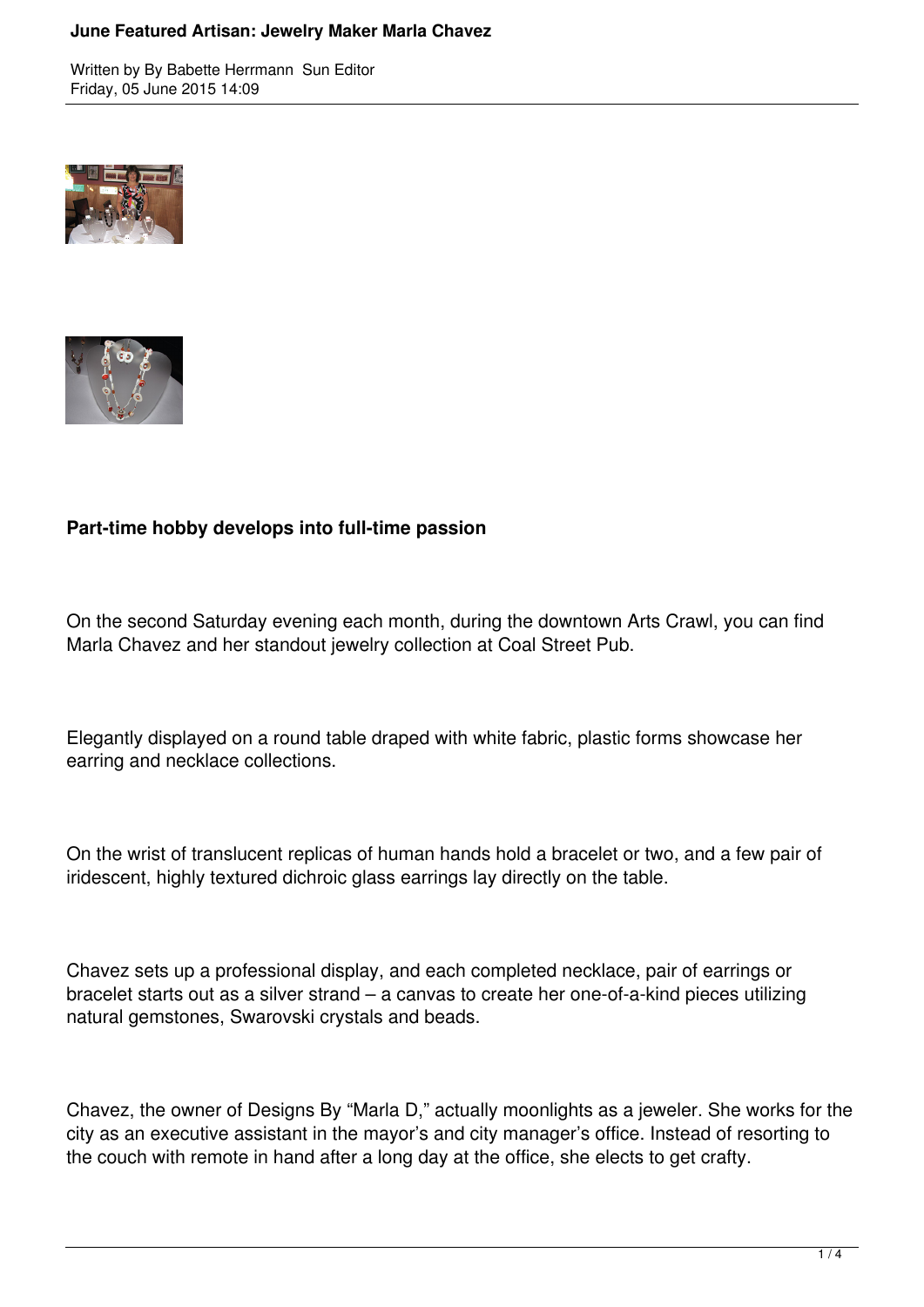Written by By Babette Herrmann Sun Editor Friday, 05 June 2015 14:09

While humble about her gift of creating whimsical and elegant pieces, she said getting things straight and symmetrical has taken years of practice.

And she caught the jewelry-making bug by happenstance. The bead seed was planted after she witness some relatives crafting jewels.

"I have cousins that do beadwork," she said. "It wasn't really the medium as it was what they were making."

Looking for new stones and beads has become second nature. When she travels with her husband Ramon Chavez, she is often fortunate enough to strike up a conversation with small town locals to get some great deals on jewelry supplies.

On a recent trip to Silver City, NM, locals led her to the home of a prolific bead collector. Upon entering the house, there were few signs of a collection. But stashed away in the cabinets and niches were a hidden treasure trove of gemstones and beads. More stuff to add to her growing collection.

Locally, she has her eyes out for supplies as well. Getting deals on gemstones is a priority so she can pass the savings onto her customers. For instance, pricing for a butterfly necklace and matching earrings starts in the \$40 range.

"I try to keep prices low," she said. "It's nice to be able to afford to buy them."

Chavez credits University of New Mexico-Gallup and Thunderbird Supply Co. for classes that have taught her a thing or two about her craft.

She has learned that working with silver allows little wriggle room for error, so she emphasized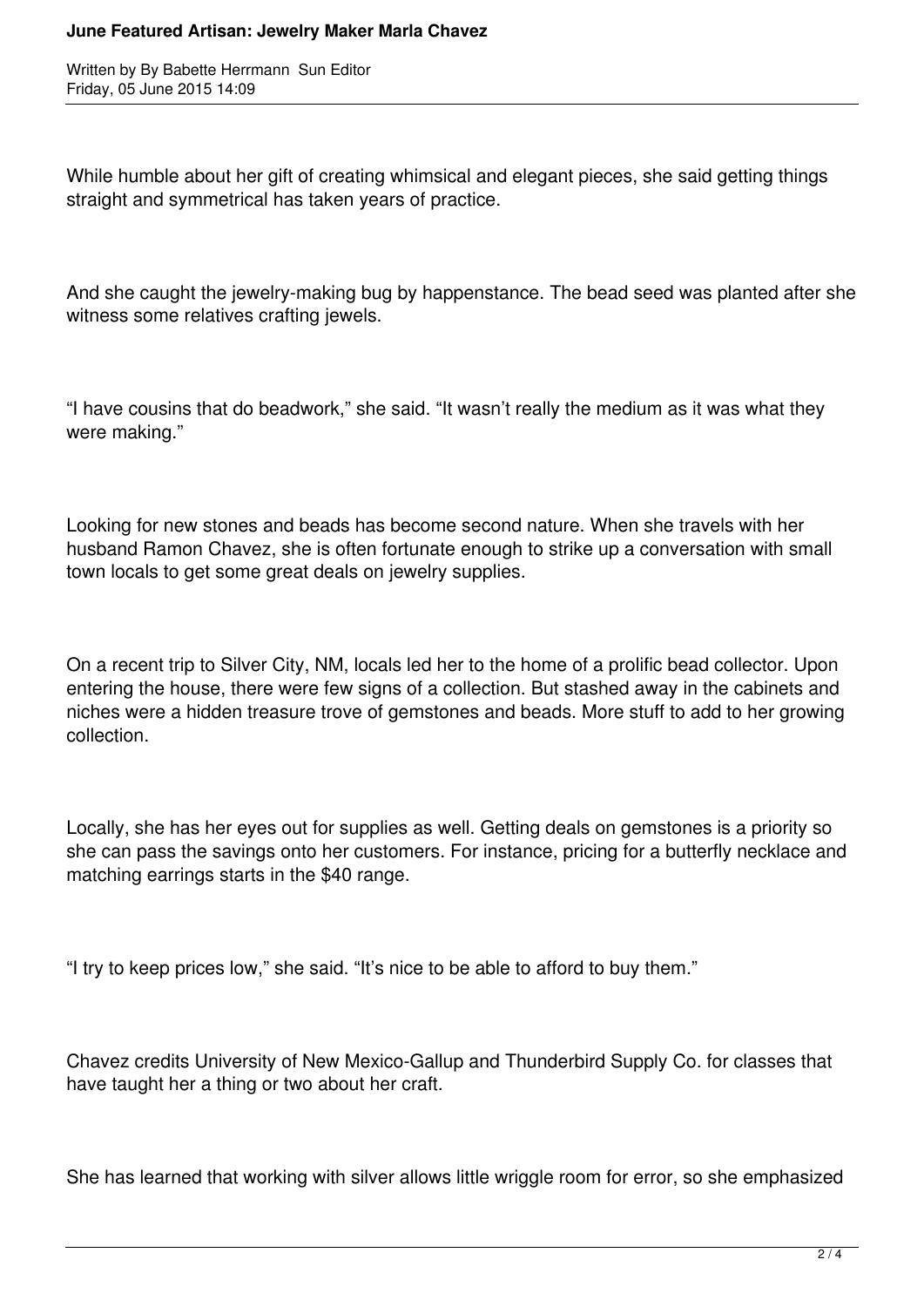Written by By Babette Herrmann Sun Editor Friday, 05 June 2015 14:09

that patience is essential to creating optimum pieces.

"It's silver wire … so there's not a lot of room for error," she said.

And no two pieces are the same, for the most part. She limits the re-creation of a particular set of earrings and necklace to three times.

Chavez, who hails from California, moved to Gallup when she was a teenager and has been here ever since.

"The town and people kind of grab you, " she said.

But, her love for life in Gallup and natural enthusiasm were almost cut short when she was diagnosed with an aggressive form of breast cancer more than a year ago. The mother and stepmother with a combined family of six children and three grandchildren didn't back down from the challenge.

"It took a lot of surgeries," adding that she has been in remission since July 2014.

Additionally, recovering from a close call has drawn her closer to family.

"You really do appreciate things more," she said.

This of course, goes for designing jewelry. Chavez is currently in the process of building a new website and "Designs By Marla D" has a Facebook like page and Pinterest account set up so customers can view her wearable art.